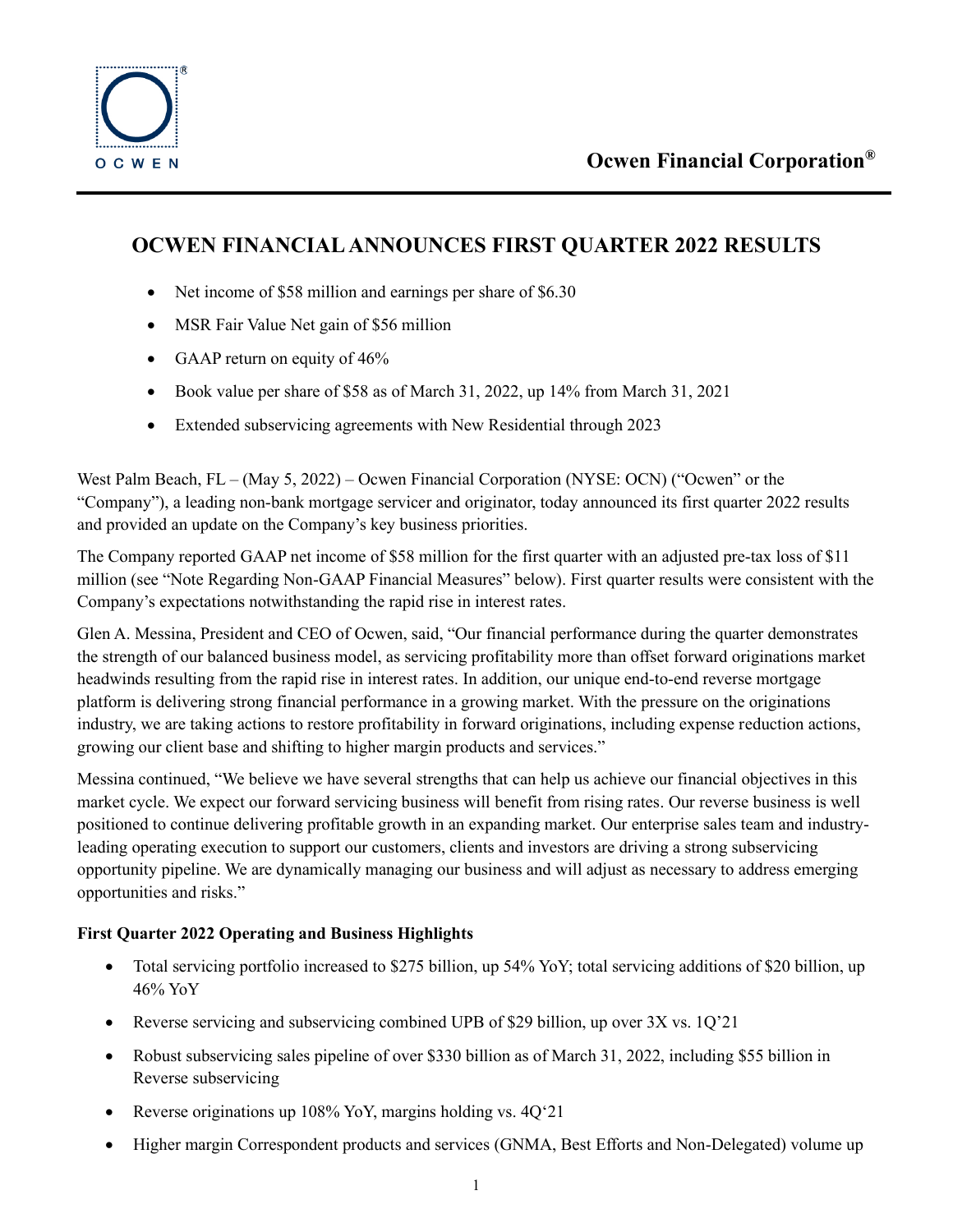109% YoY

- Refinance recapture rate 39%, compared to  $22\%$  in  $1Q'21$
- Total operation expenses down 8 bps (annualized) from 29 bps in  $1Q'21$  to 21 bps in  $1Q'22$
- Total liquidity of \$314 million as of March 31, 2022, an increase of \$121 million over December 31, 2021 and \$38 million over March 31, 2021
- Achieved HUD Tier 1 Servicer Ranking

### **Webcast and Conference Call**

Ocwen will hold a conference call on Thursday, May 5, 2022 at 8:30 a.m. (ET) to review the Company's first quarter 2022 operating results and to provide a business update. A live audio webcast and slide presentation for the call will be available by visiting the Shareholder Relations page a[t www.ocwen.com.](http://www.ocwen.com/) Participants can access the conference call by dialing (800) 304-0389 or (773) 341-1655 and using the conference ID 5259170 approximately 10 minutes prior to the call. A replay of the conference call will be available via the website approximately two hours after the conclusion of the call and will remain available for approximately 30 days.

### **About Ocwen Financial Corporation**

Ocwen Financial Corporation (NYSE: OCN) is a leading non-bank mortgage servicer and originator providing solutions through its primary brands, PHH Mortgage and Liberty Reverse Mortgage. PHH Mortgage is one of the largest servicers in the country, focused on delivering a variety of servicing and lending programs. Liberty is one of the nation's largest reverse mortgage lenders dedicated to education and providing loans that help customers meet their personal and financial needs. We are headquartered in West Palm Beach, Florida, with offices in the United States and the U.S. Virgin Islands and operations in India and the Philippines and have been serving our customers since 1988. For additional information, please visit our website [\(www.ocwen.com\)](http://www.ocwen.com/).

### **Forward Looking Statements**

This press release contains forward-looking statements within the meaning of Section 27A of the Securities Act of 1933, as amended, and Section 21E of the Securities Exchange Act of 1934, as amended. These forward-looking statements may be identified by a reference to a future period or by the use of forward-looking terminology. Forward-looking statements are typically identified by words such as "expect", "believe", "foresee", "anticipate", "intend", "estimate", "goal", "strategy", "plan" "target" and "project" or conditional verbs such as "will", "may", "should", "could" or "would" or the negative of these terms, although not all forward-looking statements contain these words, and includes statements in this press release regarding the ability of our recent strategic transactions to improve our earnings. Forward-looking statements by their nature address matters that are, to different degrees, uncertain. Our business has been undergoing substantial change and we are experiencing significant changes within the mortgage lending and servicing ecosystem which has magnified such uncertainties. Readers should bear these factors in mind when considering such statements and should not place undue reliance on such statements.

Forward-looking statements involve a number of assumptions, risks and uncertainties that could cause actual results to differ materially. In the past, actual results have differed from those suggested by forward looking statements and this may happen again. Important factors that could cause actual results to differ materially from those suggested by the forward-looking statements include, but are not limited to, uncertainty relating to the continuing impacts of the COVID-19 pandemic, including the response of the U.S. government, state governments, the Federal National Mortgage Association (Fannie Mae) and Federal Home Loan Mortgage Corporation (Freddie Mac) (together, the GSEs), the Government National Mortgage Association (Ginnie Mae) and regulators, as well as the impacts on borrowers and the economy generally; the potential for ongoing disruption in the financial markets and in commercial activity generally as a result of international events, changes in monetary and fiscal policy, and other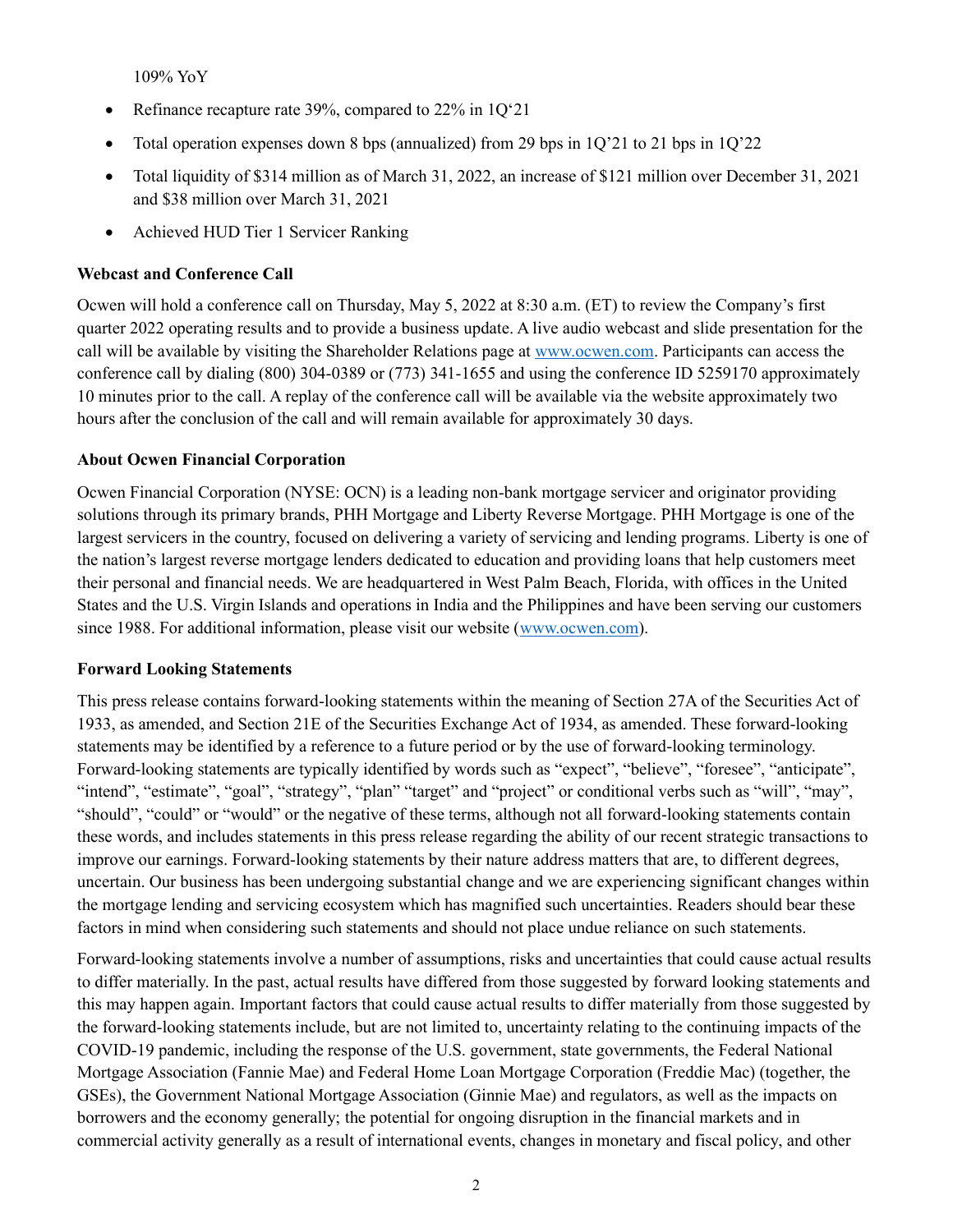sources of instability; the extent to which our MSR asset vehicle (MAV), other transactions and our enterprise sales initiatives will generate additional subservicing volume, increase market share within the subservicing market, and result in increased profitability; the timing and amount of presently anticipated forward and reverse loan boarding; whether we will increase the total investment commitments in MAV, and if so, when and on what terms; our ability to close acquisitions of MSRs and other transactions, including the ability to obtain regulatory approvals; our ability to repurchase shares of our common stock and/or bonds, and if so, in what quantities and when; our ability to continue to grow our reverse servicing business; our ability to retain clients and employees of acquired businesses, and the extent to which acquisitions and our other strategic initiatives will contribute to achieving our growth objectives; the extent to which we will be able to execute call rights transactions, and whether such transactions will generate the returns anticipated; the adequacy of our financial resources, including our sources of liquidity and ability to sell, fund and recover servicing advances, forward and reverse whole loans, and HECM and forward loan buyouts and put backs, as well as repay, renew and extend borrowings, borrow additional amounts as and when required, meet our MSR or other asset investment objectives and comply with our debt agreements, including the financial and other covenants contained in them; increased servicing costs based on increased borrower delinquency levels or other factors; the future of our long-term relationship with New Residential Investment Corp.; our ability to improve our financial performance through cost and productivity improvements; the performance of our lending business in a competitive market and uncertain interest rate environment; our ability to execute on identified business development and sales opportunities; uncertainty related to past, present or future claims, litigation, cease and desist orders and investigations regarding our servicing, foreclosure, modification, origination and other practices brought by government agencies and private parties, including state regulators, the Consumer Financial Protection Bureau (CFPB), State Attorneys General, the Securities and Exchange Commission (SEC), the Department of Justice or the Department of Housing and Urban Development (HUD); adverse effects on our business as a result of regulatory investigations, litigation, cease and desist orders or settlements and the reactions of key counterparties, including lenders, the GSEs and Ginnie Mae; our ability to comply with the terms of our settlements with regulatory agencies and the costs of doing so; increased regulatory scrutiny and media attention; any adverse developments in existing legal proceedings or the initiation of new legal proceedings; our ability to effectively manage our regulatory and contractual compliance obligations; our ability to interpret correctly and comply with liquidity, net worth and other financial and other requirements of regulators, the GSEs and Ginnie Mae, as well as those set forth in our debt and other agreements; our ability to comply with our servicing agreements, including our ability to comply with the requirements of the GSEs and Ginnie Mae and maintain our seller/servicer and other statuses with them; our ability to fund future draws on existing loans in our reverse mortgage portfolio; our servicer and credit ratings as well as other actions from various rating agencies, including any future downgrades; as well as other risks and uncertainties detailed in our reports and filings with the SEC, including our annual report on Form 10-K for the year ended December 31, 2021 and any current report or quarterly report filed with the SEC since such date. Anyone wishing to understand Ocwen's business should review our SEC filings. Our forward-looking statements speak only as of the date they are made and, we disclaim any obligation to update or revise forward-looking statements whether as a result of new information, future events or otherwise.

### **Note Regarding Non-GAAP Financial Measures**

This press release contains references to non-GAAP financial measures, such as our references to adjusted pre-tax income (loss) and adjusted expenses.

We believe these non-GAAP financial measures provide a useful supplement to discussions and analysis of our financial condition. In addition, management believes that these presentations may assist investors with understanding and evaluating our initiatives to drive improved financial performance. However, these measures should not be analyzed in isolation or as a substitute to analysis of our GAAP expenses and pre-tax income (loss). There are certain limitations to the analytical usefulness of the adjustments we make to GAAP expenses and pre-tax income (loss) and, accordingly, we use these adjustments only for purposes of supplemental analysis. Non-GAAP financial measures should be viewed in addition to, and not as an alternative for, Ocwen's reported results under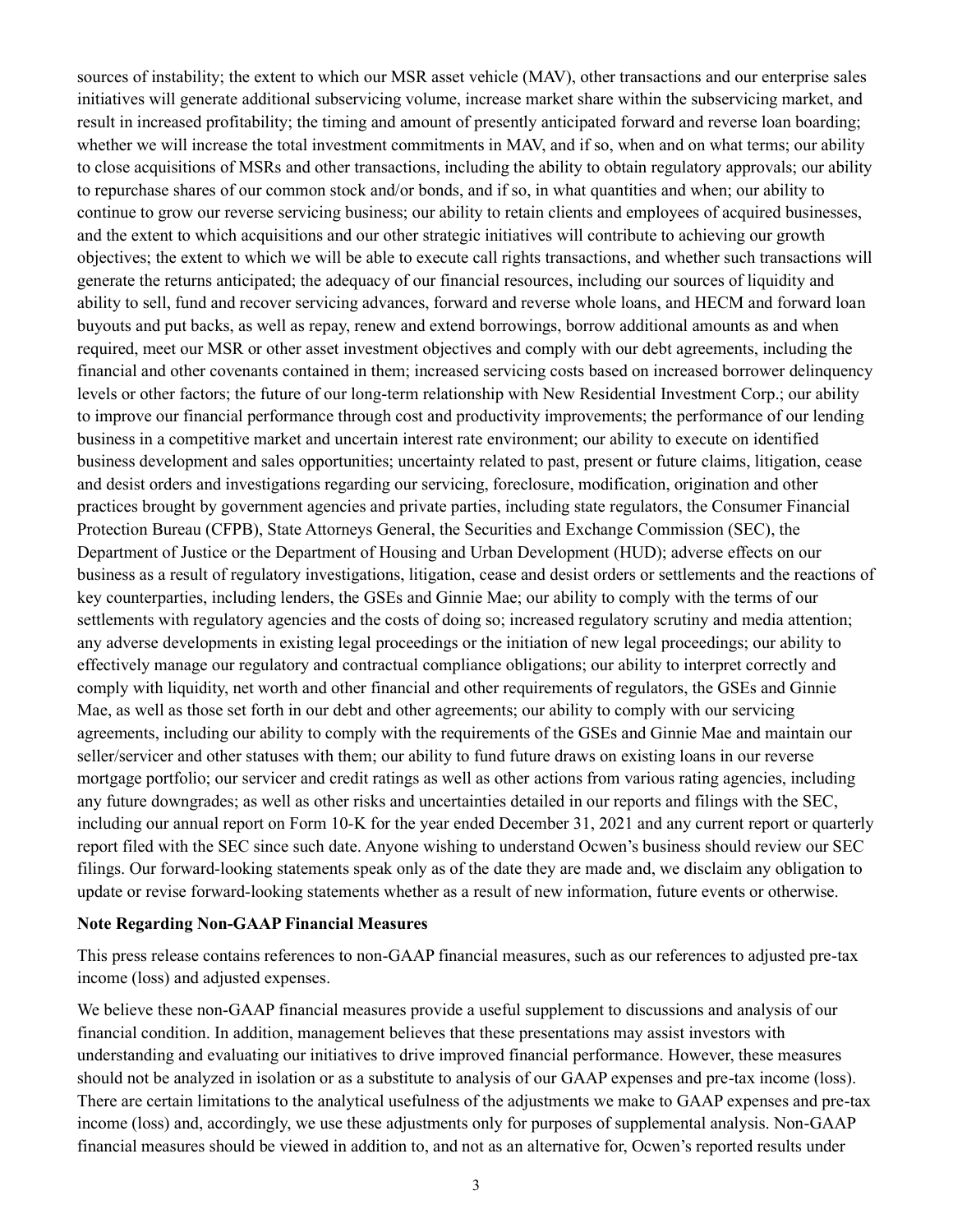accounting principles generally accepted in the United States. Other companies may use non-GAAP financial measures with the same or similar titles that are calculated differently to our non-GAAP financial measures. As a result, comparability may be limited. Readers are cautioned not to place undue reliance on analysis of the adjustments we make to GAAP expenses and pre-tax income (loss).

Beginning with the three months ended June 30, 2020, we refined our definitions of Expense Notables, which we previously referred to as "Expenses Excluding MSR Valuation Adjustments, net, and Expense Notables," and Income Statement Notables in order to be more descriptive of the types of items included.

#### **Expense Notables**

In the table titled "Expense Overview", we adjust GAAP operating expenses for the following factors: expenses related to severance, retention and other actions associated with continuous cost and productivity improvement efforts; significant legal and regulatory settlement expense items<sup>(a)</sup>; and certain other significant activities including, but not limited to, insurance related expense and settlement recoveries, compensation or incentive compensation expense reversals and other transactions consistent with the intent of providing management and investors with a supplemental means of evaluating our expenses.

#### **Expense Overview**

| (\$ in millions) |                                                               | 01'22 | 01'21    |
|------------------|---------------------------------------------------------------|-------|----------|
|                  | <b>Operating Expenses (as reported)</b>                       | 127   | 140      |
|                  | <b>Adjustments for Notables</b> <sup>(a)</sup>                |       |          |
|                  | Significant legal & regulatory settlement expenses            | 5     | $\Omega$ |
|                  | CFPB $\&$ state regulatory defense $\&$ escrow analysis costs | (0)   | (0)      |
|                  | Expense recoveries                                            | 4     | $\Omega$ |
|                  | Covid-19 Related Expenses                                     | (0)   | $\Omega$ |
|                  | Other <sup>(b)</sup>                                          | 8     | (1)      |
| $\mathbf{I}$     | <b>Expense Notables</b>                                       | 17    | $\bf(1)$ |
| Ш                | Adjusted Expenses $(I + II)$                                  | 144   | 139      |

(a) Certain notables presented in prior periods that are nil for each quarter shown here have been omitted

(b) Includes non-routine costs associated with strategic transactions including stock price changes impacting compensation expense, and transaction costs related to the reverse platform acquisition from Reverse Mortgage Solutions, Inc.

#### **Income Statement Notables**

In the table titled "Income Overview" below, we show certain adjustments to GAAP pre-tax loss for the following factors: Expense Notables; changes in fair value of our Agency and Non-Agency MSRs due to changes in interest rates, valuation inputs and other assumptions, net of hedge positions; changes in fair value of our MSRs in our NRZ and MAV financing liability due to changes in interest rates, valuation inputs and other assumptions; changes in fair value of our reverse originations portfolio due to changes in interest rates, valuation inputs and other assumptions and certain other non-routine transactions, including but not limited to pension benefit cost adjustments and opportunistic gains related to exercising servicer call rights on second lien portfolio subsequently sold and fair value assumption changes on other investments (collectively, Other) consistent with the intent of providing management and investors with a supplemental means of evaluating our net income/(loss).

<sup>(</sup>a) Including however not limited to CFPB, Florida Attorney General/Florida Office of Financial Regulations and Massachusetts Attorney General litigation related legal expenses, state regulatory action related legal expenses and state regulatory action settlement related escrow analysis costs (collectively, CFPB and state regulatory defense and escrow analysis expenses).